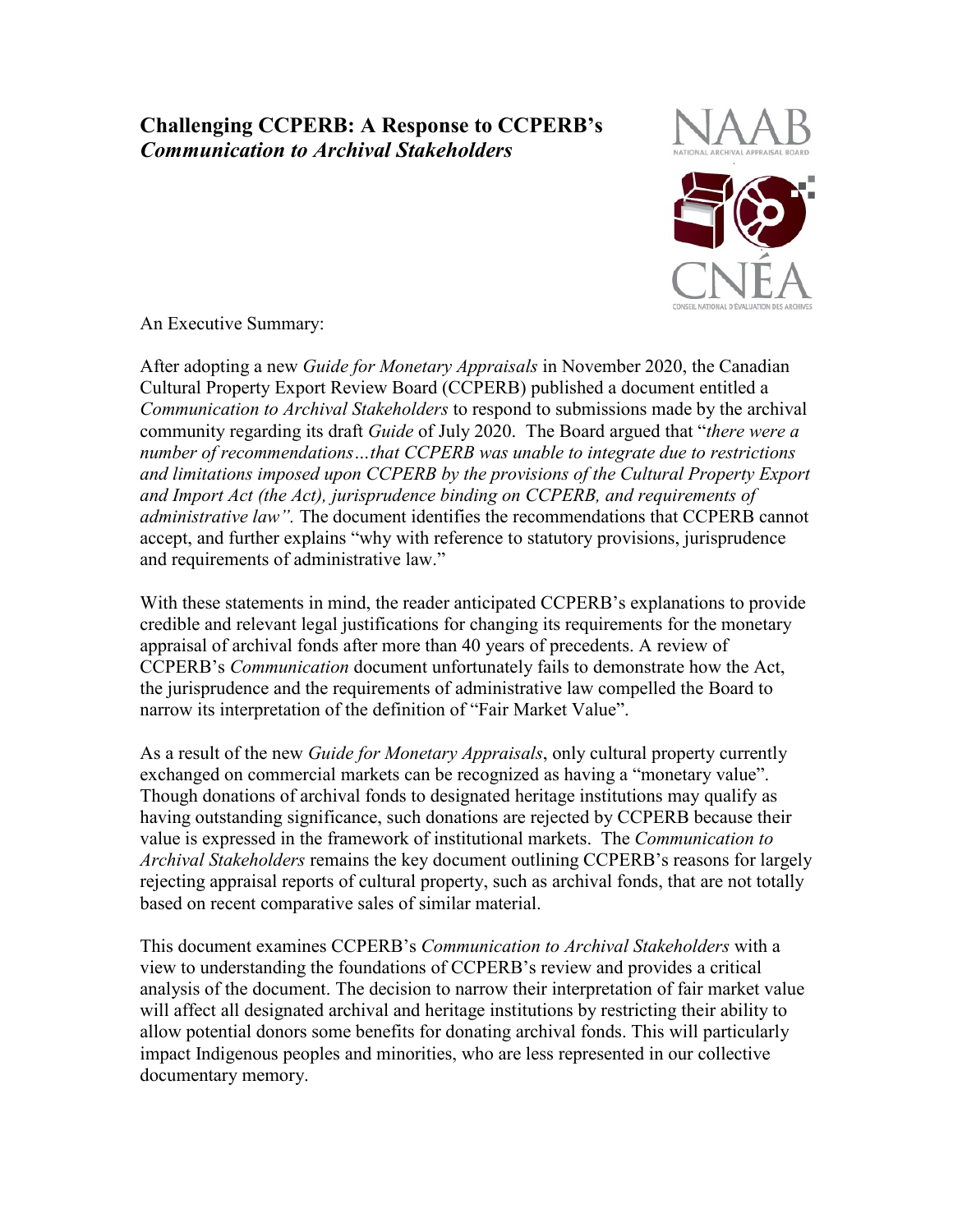The three main problems of CCPERB's arguments can be understood around the following issues:

*1. The confusion of "fair market value" as an equivalent of "market value."*

CCPERB does not acknowledge that "market value" is only one possible component of "fair market value". It is misleading to suggest they are equivalent.

*2. The requirement that all types of cultural property should be supported only by comparisons with recent market prices.*

In reviewing the definition of "fair market value" in 1973, Justice Cattanach clearly states that "I do not think it necessary to attempt an exact definition of the expression as used in the statute other than to say that the words must be construed in accordance with the common understanding of them. That common understanding, I take to mean the highest price an asset might reasonably be expected to bring if sold by the owner in the normal method applicable to the asset in question in the ordinary course of business…" This suggests that the definition should be flexible and adapted to various types of objects as indicated in his use of the conditional *"might reasonably be expected to bring*" and the phrase "*in the normal method applicable to the asset in question in the ordinary course of business...*"

*3. The assertion that past appraisals can no longer be used as precedents.*

All Canadian courts still consider precedents as a sound basis upon which they can refer to judge the facts presented in any trial. Why should an administrative tribunal be justified in declaring all its past decisions as invalid to establish future opinions of similar cultural property?

Archival fonds are unique organic aggregations of records created by individuals, families and organizations in the course of their activities. These fonds are sought by archival and other heritage institutions for their research potential for all types of users interested by various aspects of the Canadian experience. CCPERB's insistence on prior market evidence limits the appraisal of archival donations to collectible objects sold on public markets, as opposed to institutional markets. Discrete items or small groupings of archival records may be offered for sale on public markets from time to time, but do not correspond to the "value expressed in dollars" of substantial archival fonds.

To recognize research value only as a contributing factor "in determining outstanding significance" and not as a factor in determining its fair market value is evidence of CCPERB's misunderstanding of the raison d'être of archival and other heritage institutions acquiring archives.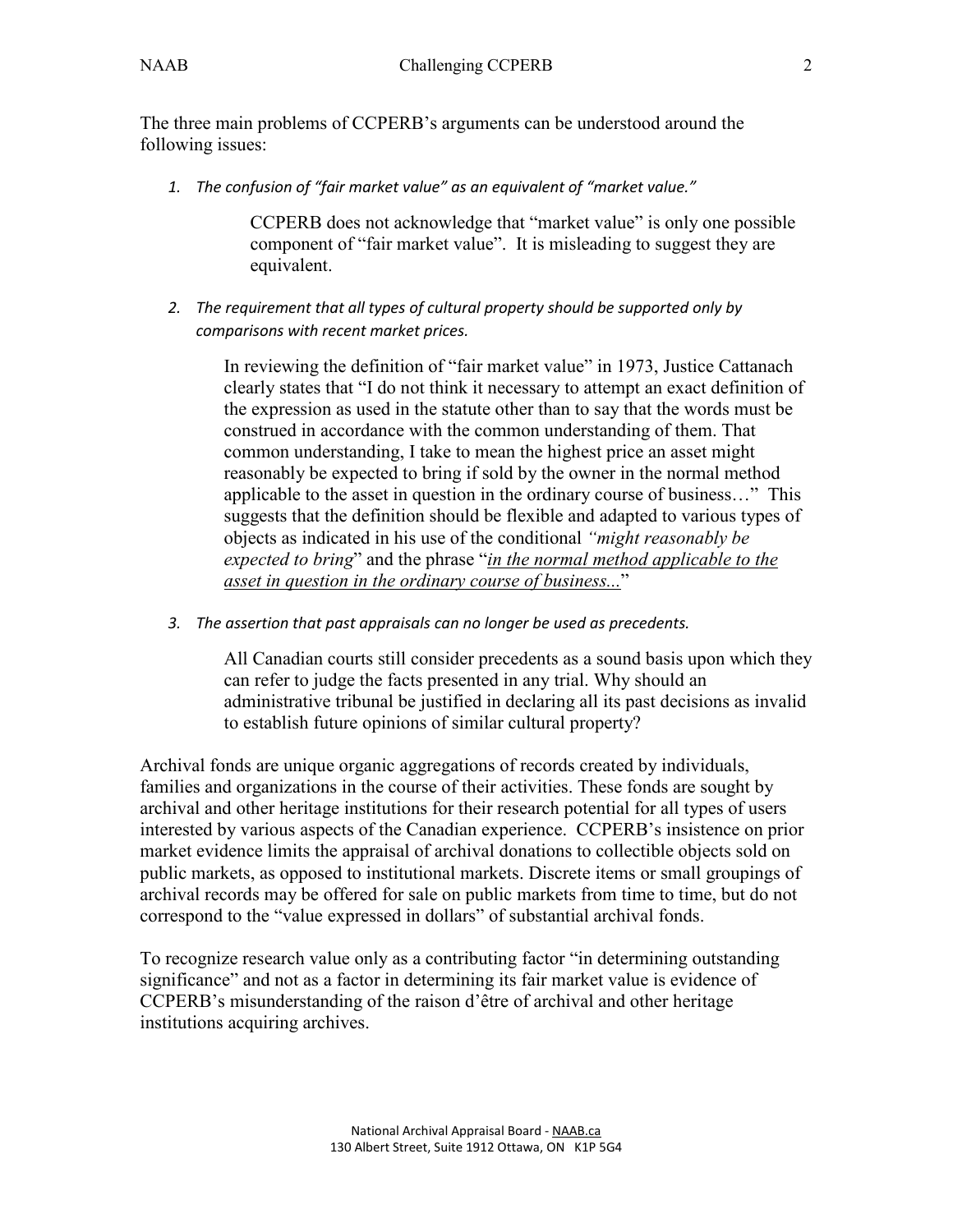$\overline{a}$ 

# **BACKGROUND**

The document entitled *Communication to Archival Stakeholders – Guide for Monetary Appraisals[1](#page-2-0)* , dated December 2020, was the response of the Canadian Cultural Property Export Review Board (CCPERB) to the many submissions from the archival community to their draft *Guide for Monetary Appraisals* of July 31, 2020. In this document CCPERB attempts to explain why the final version of the guide, adopted in November 2020, rejects the recommendations of the archival community, citing as their reasons the provisions of the Cultural Property Export and Import Act, jurisprudence binding on CCPERB, and requirements of administrative law.

At its November 10, 2020 meeting, CCPERB also decided to reject most of the appraisals of archival fonds, submitted between the fall of 2019 and early 2020, that were not supported by sales comparisons on active markets, even after recognizing the submissions as cultural properties of outstanding significance<sup>[2](#page-2-1)</sup>.

The *Guide for Monetary Appraisals* ends forty years of past precedents being accepted by CCPERB, which previously considered the difficulty of appraising cultural property created without a price tag (or commercial considerations). The use of past precedents and the holistic approach to monetary appraisal of archives have been useful in assessing the probable market value for cultural properties, that lie outside the scope of the more active art and rare book markets.

The result of CCPERB's comprehensive review and renewal of its policies and practices is a *Guide for Monetary Appraisals* that:

- reinterprets the meaning of "fair market value" for all cultural property to make it an equivalent of "market value".
- declares that all types of cultural property, whatever the differences of their nature, must be supported by comparisons only with recent market prices; and
- asserts that past appraisals can no longer be used as precedents.

As a result, CCPERB, the body created by Parliament "to ensure Canada's cultural property is protected, preserved, and made accessible to the public", now excludes the donors of archival fonds from the benefits intended by the law. NAAB believes the Canadian Cultural Property Export Review Board is misguided in reaching its conclusions, is misinterpreting the definition of "fair market value" and does not use the

<span id="page-2-0"></span><sup>1</sup> See <https://ccperb-cceebc.gc.ca/en/resources/principles-policies.html>

<span id="page-2-1"></span><sup>&</sup>lt;sup>2</sup> At subsequent meetings, a few submissions of archival fonds were certified, not because of the appraisal report that the Board declared lacking sales evidence, but because the members certified archival applications with art related records. Surprisingly, the Board determined the fair market value to be nearly or exactly the same amount as the one assigned by the appraisers.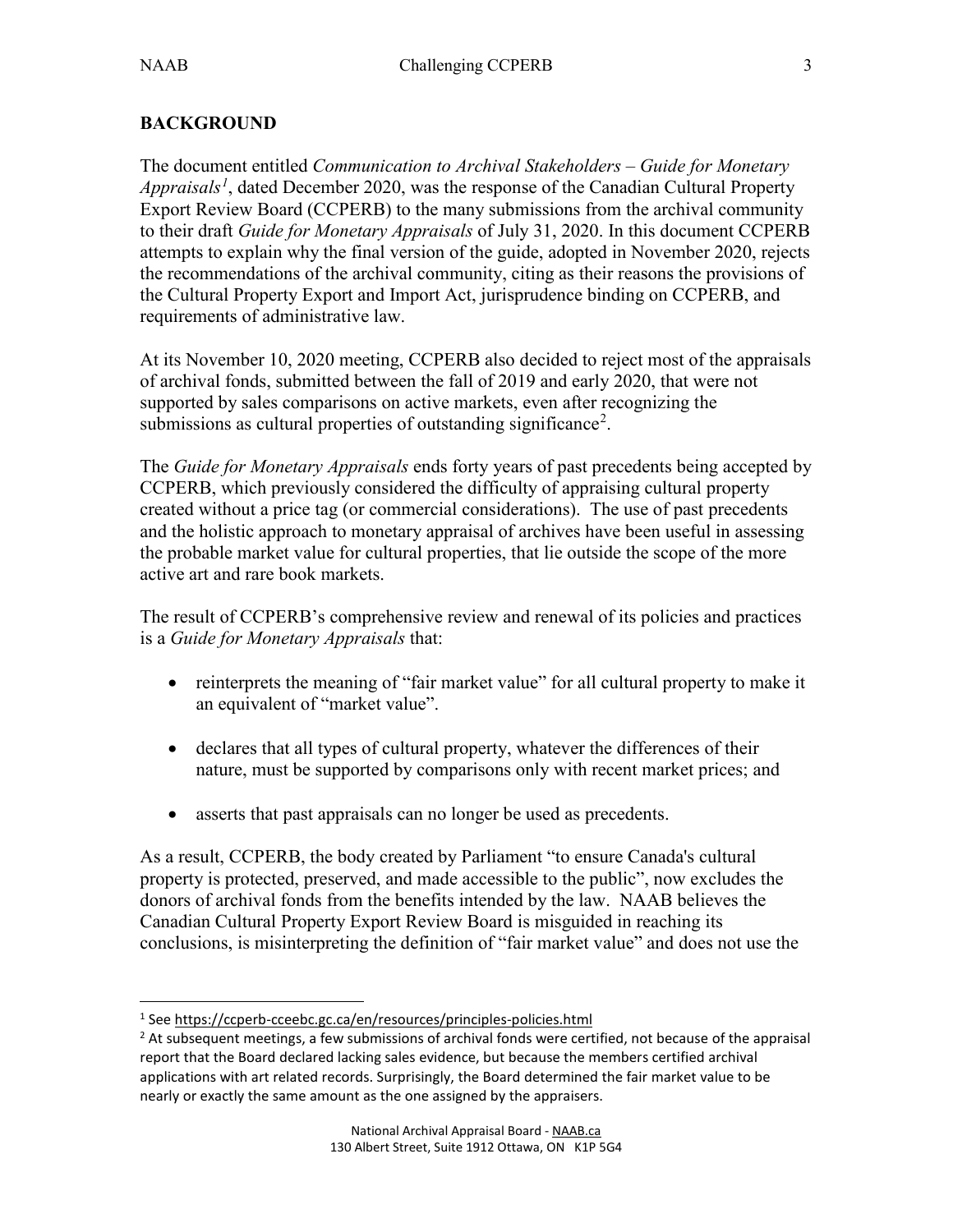jurisprudence properly. Its use of recent developments in administrative law contradicts the principles of fair justice.

Overall, NAAB believes that Parliament intended to confer the benefits described by the Cultural Property Export and Import Act, (RSC 1985, c C-51) to all Canadian taxpayers gifting cultural property of outstanding significance to designated public institutions.

This document reviews CCPERB's *Communication to Archival Stakeholders,* which was written in response to submissions from the archival community in support of its policy review and highlights key issues surrounding its explanations. CCPERB's *Communication* (or portions of its contents) was also circulated to institutions whose applications were deferred. CCPERB's conclusion essentially denies the donors of "archival fonds" the benefits of the legislation without valid reasons. As a result, Canada's documentary heritage institutions are deprived of a sufficient incentive to encourage early and more prompt donations of cultural property of outstanding significance for research on a variety of aspects of Canadian history.  $3$ 

For ease of understanding, this document follows the structure of CCPERB's *Communication to Archival Stakeholders*.

# *2. Renewing policies and procedures*

#### *The Review Mandate*

CCPERB does not clearly explain how and why it was mandated to renew its policies and procedures. It explains that Parliament responded to a Federal Court decision to amend "subsection 32(1) of the Act and the corresponding provisions of the Income Tax Act concerning CCPERB's jurisdiction to certify cultural property." It is not clear how or why this well-defined and specific amendment mandated CCPERB to undertake a comprehensive "review [of] its policies and practices relating to the certification of cultural property." (p.1)

# *Consistency of methodology*

 $\overline{a}$ 

Without referring to any section of the legislation to explain its conclusion, the last paragraph of this section determines that: "*As noted throughout this document, in applications for certification of cultural property CCPERB cannot apply one valuation methodology for one type of cultural property, and a different valuation methodology for another type of cultural property, particularly where the valuation methodology is incompatible with the statutory structure of the Act. (p*.2) In other words, by requiring

<span id="page-3-0"></span> $3$  For instance, the certification of at least one archival donation recognized as worthy of inclusion on the International Register of the UNESCO Memory of the World programme was delayed until sales comparisons could be found.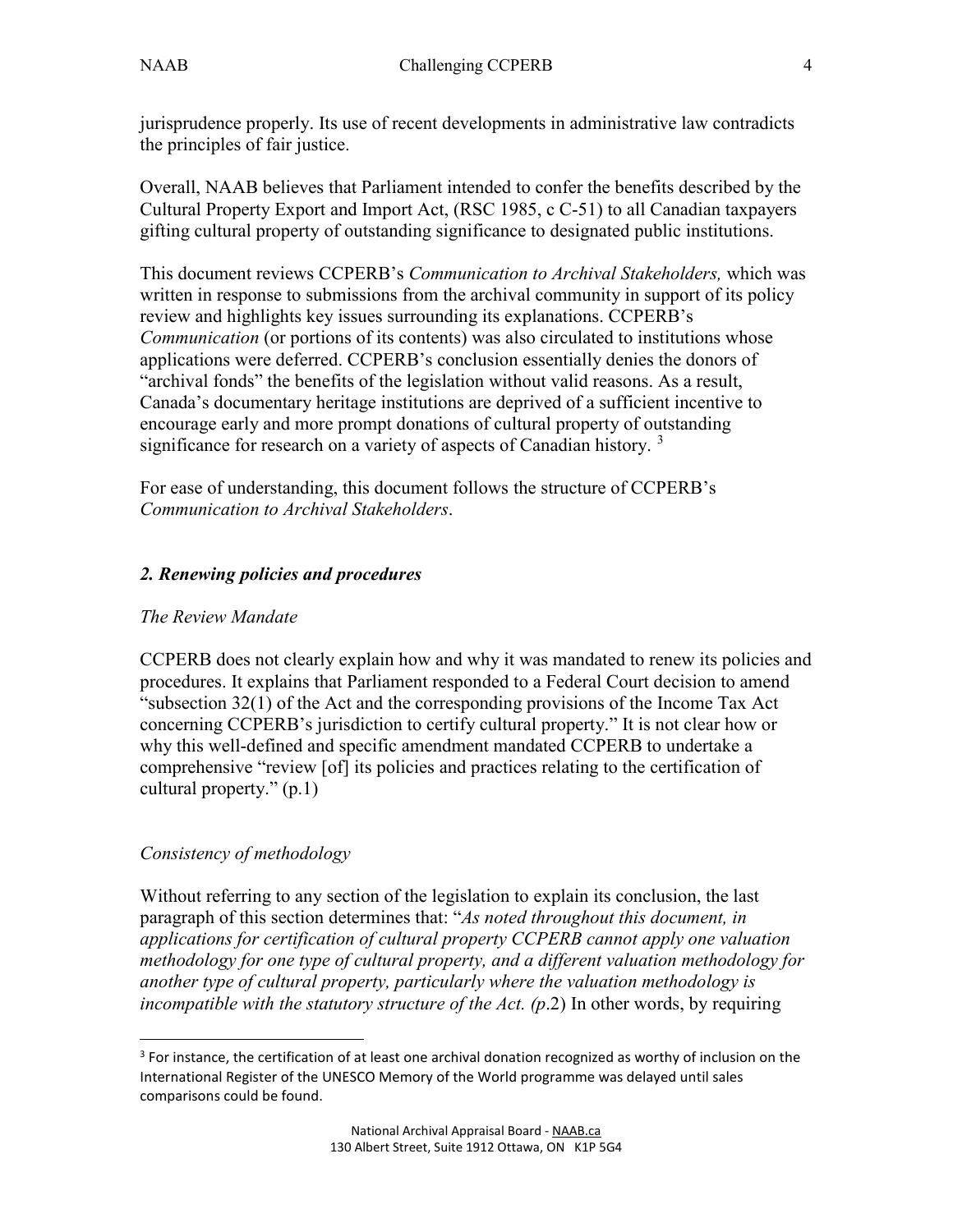consistency of methodology, CCPERB is in effect stating that any cultural property not assessed like a work of art cannot be certified as a cultural property.

Given the differences between the various categories of cultural properties covered by the act, this is an odd statement since it is not supported by any article of the law or jurisprudence, and certainly not by the price fixing methodologies of the real world. Why should any specific type of cultural property not be appraised according to its nature, specific characteristics, uses, and its usual market? It is also surprising that the results of a method referring to prices achieved on monetary markets be considered a methodology, rather than simply a reference.

In limiting its appraisal methodology to comparing references to recent prices for similar objects, CCPERB's new *Guide for Monetary Appraisals* ends forty years of understanding of the meaning of "fair market value", as it has been understood since the adoption of the act. This new approach wrongly equates the concept of "fair market value" with "market value". Furthermore, it leaves no possibility to accept cultural property appraisals for which there are no, or very few, sales precedents like archival fonds. This affects especially those that have a large digital component (which is increasingly more common).

## **3.** *Statutory structure*

#### -*Fair Market Value*

CCPERB refers to its jurisdiction to certify cultural property and asserts that: "In establishing the value of cultural property to be set out on a cultural property income tax certificate, CCPERB must determine the property's fair market value. The Act does not permit the Review Board to determine any value other than fair market value.**"** (p.2) NAAB agrees that fair market value is the only value that must prevail, but the definition of fair market value must be understood in a manner consistent with the wording of the definition CCPERB is using. Because most of the cases cited in the CCPERB's *Communication* document concern cultural property for which there are sales transactions, it is assumed that these transactions represent an active monetary market. Since archival institutions constitute the typical market for archival fonds, the "fair market value" should be determined in accordance with the goals and objectives of archival institutions acquiring archival fonds, thereby attributing value to the significance and research potential of the records donated as opposed to sales/transactional prices which are rarely public for archival fonds.

CCPERB does not acknowledge that "market value" is only one possible component of "fair market value". It is misleading to suggest that it is equivalent. CCPERB's *Communication* gives the impression that, without comparable sales data for unique cultural property, it is impossible to assign a monetary value to a cultural property. In the absence of an active public market for archival materials, NAAB has developed an approach based on the work and the conclusions of a panel of experts to determine the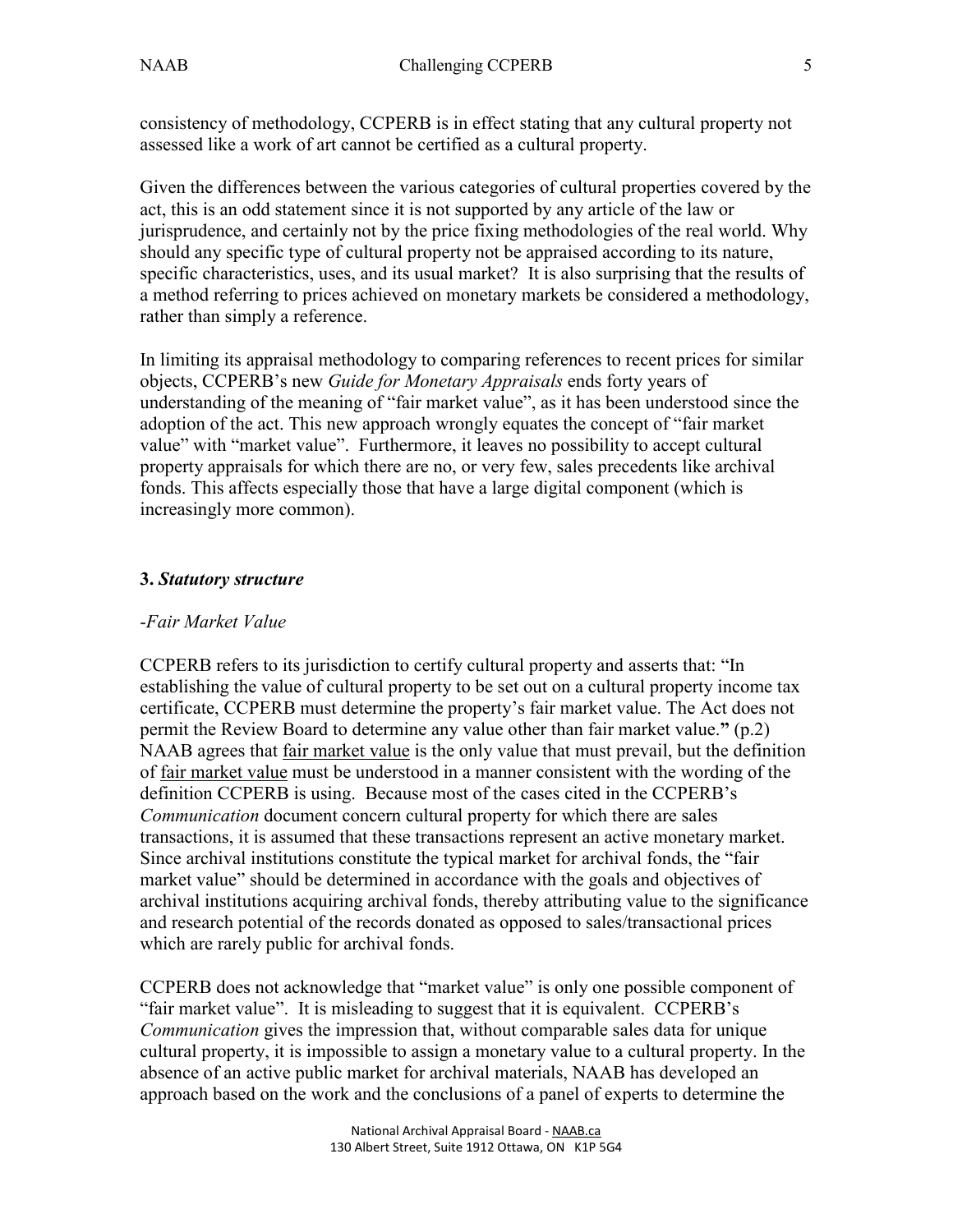fair market value of archival fonds. This practice was initially discussed and agreed upon, in consultation with the Department of National Revenue (now called Canada Revenue Agency) for donations in kind and has been in place for over forty years. It is not clear why CCPERB has now decided to disregard this methodology to determine the fair market value of donations of archival fonds. Although, it is rare for large archival fonds to be offered in the present Canadian market for manuscripts and personal or corporate papers, certainly there have been examples of such sales, especially in the case of literary papers.

In its correspondence with the institutions who had submitted applications for certification since the fall of 2019, CCPERB's response is particularly misleading in suggesting that without sales comparisons they are unable to accept the assigned fair market value even when the archival material has been recognized as being of 'outstanding significance'. Does this mean that without sales comparisons, the value of the gift will be zero? In other words, that no "fair market value" will be accepted for an archival cultural property they have certified. NAAB argues that this contravenes the intention of the legislation with which CCPERB is obliged to comply.

## -*Object*

CCPERB argues that "*Parliament used the term "object" in subsection 32(1) to refer to all types of cultural property that may be certified by CCPERB. Parliament did not provide special provisions or exceptions from the requirements of the Act for the valuation of different types of cultural property.*"

NAAB agrees that the term "object" refers to "all types of cultural property that may be certified by CCPERB" but disagrees with CCPERB's argument that the same method of valuation should be used to determine fair market value for all types of cultural property.

Given that CCPERB has worked collegially with all stakeholders for the last forty years, it is misleading to argue that "If Parliament had desired that CCPERB could make different valuation determinations for different types of cultural property, it would have expressly so provided in the wording of the Act." CCPERB has already demonstrated that it can and has, allowed different valuation approaches and precedents for archival material from the beginning.

# **4. Evolution of requirements of administrative law**

CCPERB argues that the "duty of fairness", including "procedural fairness", must be interpreted as a requirement of administrative law "to provide written reasons for a decision", as indicated by a recent decision of the Supreme Court of Canada in Canada (Minister of Citizenship and Immigration) v. Vavilov (Vavilov)." It further asserts that, because "CCPERB is required by administrative law to provide written reasons for its redetermination decisions", it must "provide adequate written reasons for a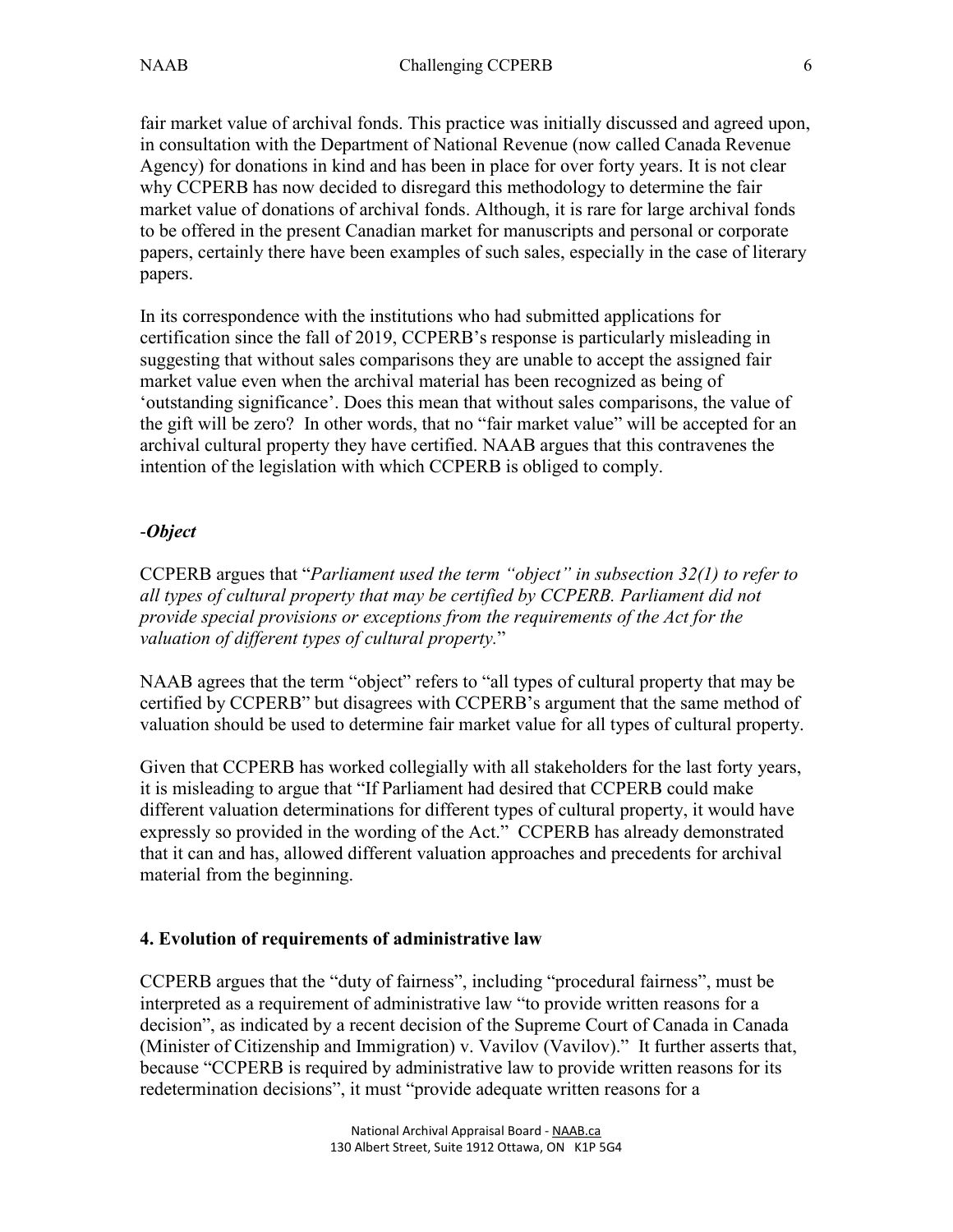redetermination decision". This is interpreted as a need to have "adequate market evidence in the appraisal(s) furnished in support of the cultural property that is the subject of the decision."<sup>[4](#page-6-0)</sup>

**It is difficult to believe that CCPERB needs "market evidence" when the law requires "fair market value".** The legislator has used the term "fair market value", not "market value" for obvious reasons which are consistent with the varied appraisal methods for the diversity of objects included in the concept of cultural property. CCPERB enumerates a few different types in the section 4.2 of the law but makes no restrictions in the section concerning certification of cultural property.

Furthermore, can we not assume that, during all these 40 years of deliberation, with minutes taken to support their decisions (including appropriate reasons and expert testimony in the form of written appraisals), that CCPERB has sufficient documentation to provide written reasons in the case of appeal to the Tax Court?

# **5. Consultation**

 $\overline{a}$ 

## *Previous Appraisals*

"*CCPERB has been rejecting appraisals based on previous appraisals or previous determinations for other types of cultural property, but reluctantly continued to accept such appraisals for archival cultural property*." It is not clear why CCPERB will no longer accept previous monetary appraisals or previous CCPERB determinations as components of a potential methodology. While it is rarely used as the sole approach to estimate Fair Market Value, the use of previous appraisals not only provides consistency for evaluating accruals of archival fonds, but also creates a necessary knowledge foundation for future appraisals in the same way that precedents form the basis for monetary value of many objects for sale. It also conveys more equity, fairness and transparency in appraisals of similar types of donations by various appraisers.

#### *Consultation with national and international organizations*

CCPERB states that, *"Recognizing the need for consistency in the treatment of appraisals of all types of cultural property*…" but does not indicate their authority for this requirement. This follows with a list of organizations contacted in the context of their consultations, before reiterating their objective "to make the application process as efficient, easy and fair as possible and to ensure that CCPERB would be able to make decisions in accordance with the requirements of the Act and administrative law."

<span id="page-6-0"></span> $4$  In the few cases, when CCPERB made a redetermination of some of the deferred applications, based on the art expertise of the Board, they did not provide any sales comparables to indicate how they arrived at their FMV.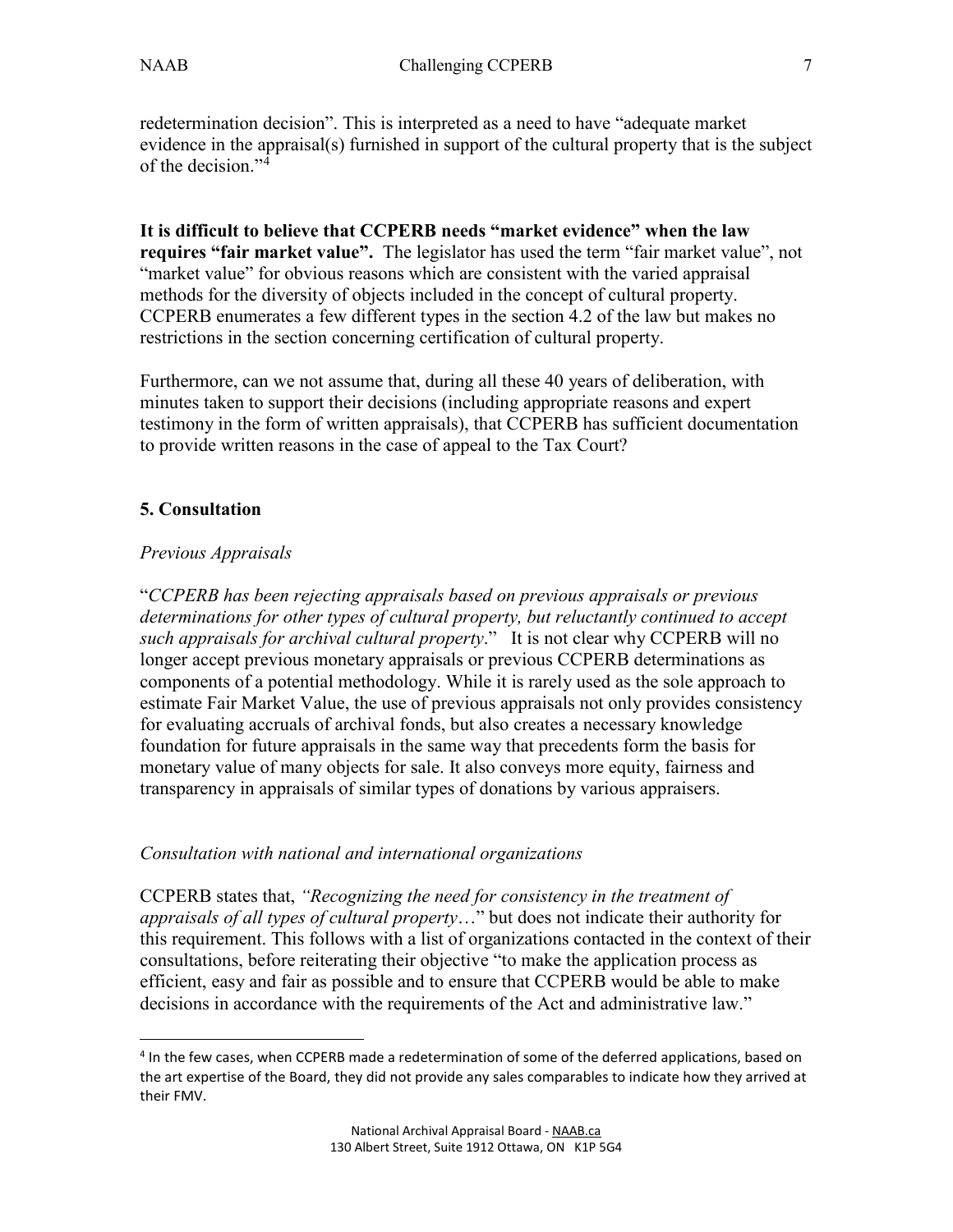CCPERB rightly indicates that they have engaged in discussions with national and international organizations about practices relating to the valuation of archival cultural property. However, it offers no explanation of the nature or content of these consultations, yet it seems to imply that these consultations had some influence on its decision to revise the existing guidelines. The notes and/or summaries from these consultations should be made available to validate any conclusions and justifications put forward by CCPERB.

#### *Suspension of archival submissions since November 2019*

From the end of December 2019 to April 2020, CCPERB suspended consideration of all archival submissions presented before launching their consultation without any warning to the community, the designated institutions, or donors. A CCPERB Communication, dated March 6, 2020, had confirmed that all submissions sent before the new guidelines would be examined under the terms in effect before the consultation. On its website, CCPERB indicated that "CCPERB will accept applications for the certification of cultural property prepared using the former guidelines until April 8, 2020, the deadline for applications to be considered at CCPERB's June 2020 meeting. After April 8th, 2020, applications for certification of cultural property should conform with the updated information available on the new website."

However, at its November 2020 meeting, CCPERB chose to impose the new guidelines retroactively even though appraisers had carried out their appraisals under the former guidelines, without the knowledge that applications would be deferred pending the finalization of the new *Guide*. Some donors and many institutions had incurred considerable expenses in preparation for their donation before it was submitted for appraisal; many also incurred themselves the costs of private appraisals, confident that the current rules and procedure would prevail.

#### **6. Submissions from the Archival Community**

On September 9, 2020, NAAB circulated a survey to the archival community about CCPERB's proposed Guide. It incorporated a summary of the survey's findings in its brief to CCPERB. Consequently, CCPERB formulated its response to those institutions whose applications were deferred, following the comments provided by the archival community's response to the Guide. The next section is based on the CCPERB's response to the main comments.

## *The guide is heavily predisposed to the appraisal of single or smaller objects such as fine art objects and artefacts.*

In spite of CCPERB's claim that it "made revisions intended to clarify the guide's applicability to all forms of cultural property", the new *Guide* insists that "CCPERB's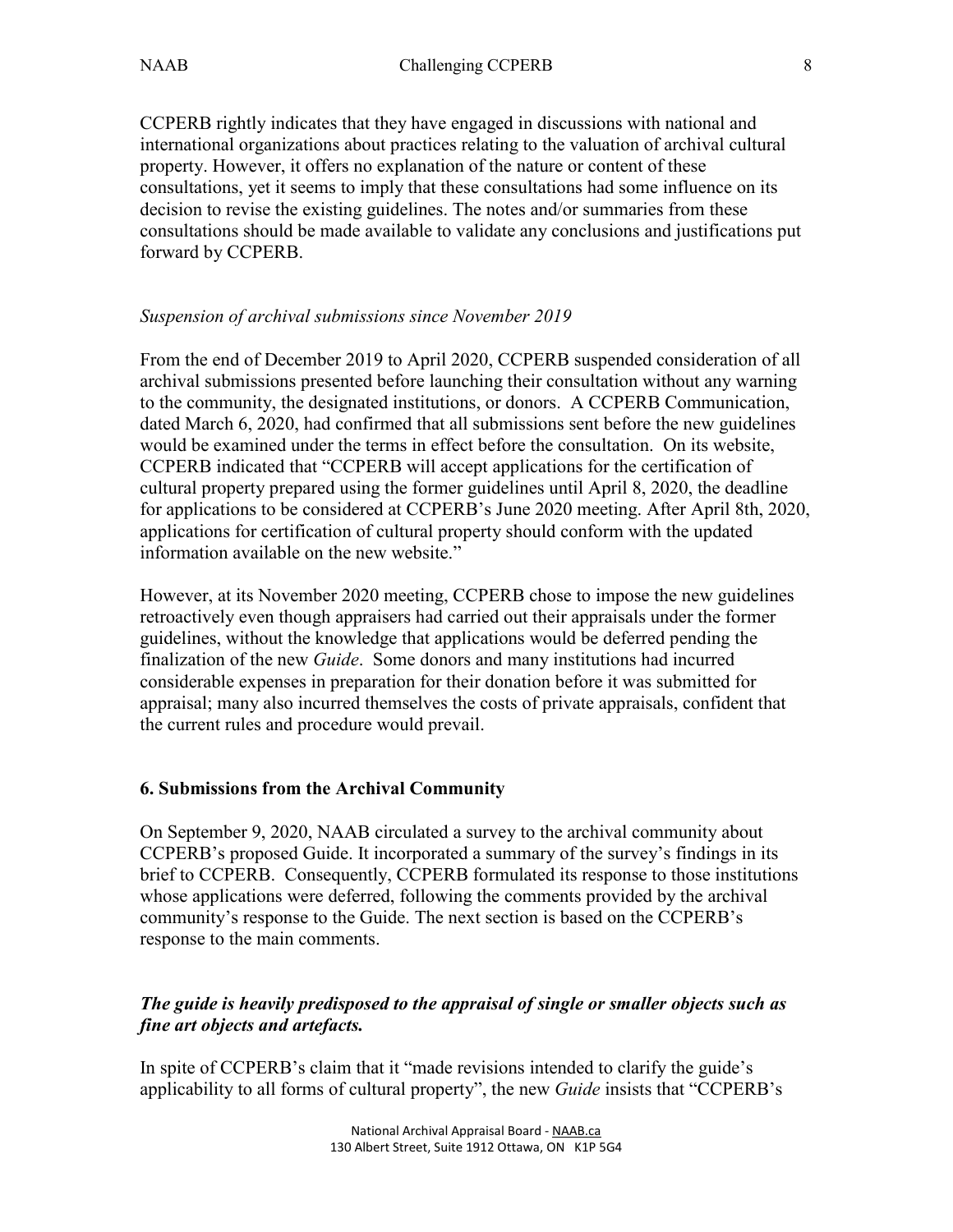determinations of the fair market value of certified cultural property are not founded on policies set out in the guide itself, but rather are founded on the provisions of the Act. As noted above, the guide reflects the statutory language of the Act, which uses the term "object(s)" to refer to all forms of cultural property disposed of, or proposed to be disposed of, to an institution or a public authority designated under the Act."<sup>[5](#page-8-0)</sup>

The term "market data" used by CCPERB is the equivalent of "active commercial market data" and it does not take into account the fact that the market for "archival fonds" mainly consists of archival institutions and other CCPERB's designated heritage institutions holding archival fonds. As mentioned in NAAB 's brief, "Private collectors are not active in this marketplace as the physical extent of an archival fonds, coupled with the preservation issues and the long-term obligation both to preservation and to research access are daunting. The marketplace is an institutional one."

The market for archival fonds is indeed quite different from the various marketplaces that sustain the activities of collectors who accumulate old documents gathered under a common theme (individuals, autographs, types of documents etc.). These marketplaces regularly offer items for sale, in small quantities, by specialized dealers or through auctions, in person or on internet. Most definitions of archival fonds resemble the succinct explanation proposed by the Glossary of Terms of the Committee on Descriptive Standards of the International Council on Archives which states that archival fonds are:

> *The whole of the records, regardless of form or medium, organically created and/or accumulated and used by a particular person, family, or corporate body in the course of that creator's activities and functions*. [6](#page-8-1)

## *"Neither the concept of 'fair market value' nor how to establish it are defined in the legislation or in regulation."*

Although CCPERB states that the expression "Fair Market Value" is not defined in the act, it refers to "an established body of jurisprudence that has considered the meaning of fair market value both in the context of the Act and other legislation." It quotes the usual legal references, widely used by their predecessors to interpret the meaning of the concept in the context of the legislation. However, it restricts its interpretation to only one of its possible components and confuses the meaning of "fair market value" with that of "market value."

 $\overline{a}$ 

<span id="page-8-0"></span><sup>5</sup> CCPERB's *Communication* document, pp. 5-6

<span id="page-8-1"></span><sup>6</sup> International Council on Archives – Committee on Descriptive Standards, "Glossary of Terms Associated with the General Rules," General International Standard Archival Description ISAD(G) (Ottawa: International Council on Archives, Second Edition, 1999). See the Multilingual Archival Terminology of the International Council on Archives at

[https://www.ica.org/sites/default/files/CBPS\\_2000\\_Guidelines\\_ISAD%28G%29\\_Second-edition\\_EN.pdf.](https://www.ica.org/sites/default/files/CBPS_2000_Guidelines_ISAD%28G%29_Second-edition_EN.pdf)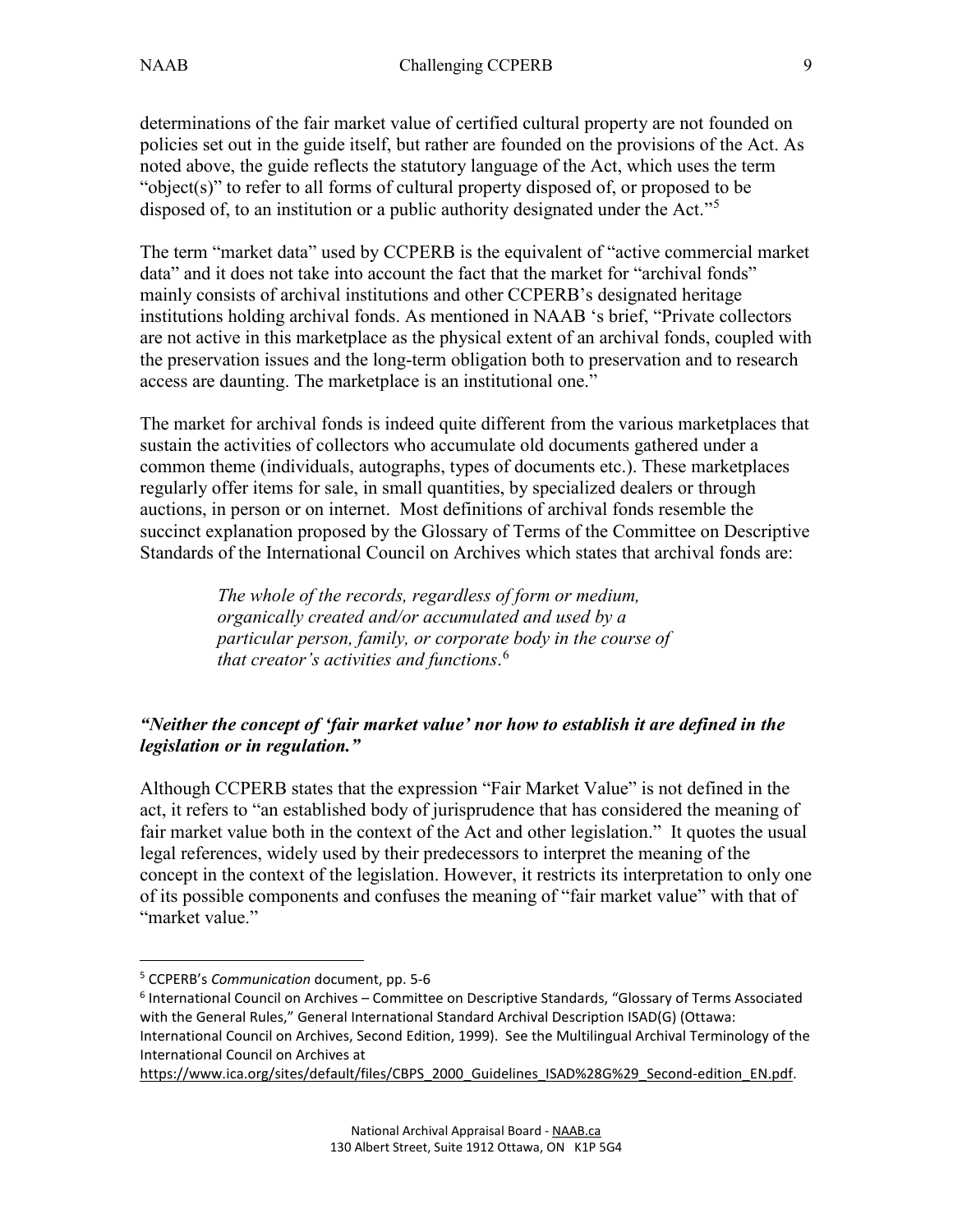• Understanding the definition of "fair market value"

CCPERB rightly indicates that the definition used from its beginnings to define "fair market value" is a simplified version from a basic explanation provided by Justice Cattanach in Henderson Estate v. Canada (Minister of National Revenue) (Henderson) in 19[7](#page-9-0)3.<sup>7</sup> Contrary to the current CCPERB's comprehension of the definition, NAAB always understood from the definition that (1) Fair Market Value always was an estimation, a judgment written to apply to a conditional situation replicating an hypothetical transaction (*the highest price an asset might reasonably be expected to bring)* and (2) that such transaction was to be carried out by using "*the normal method applicable to the asset in question in the ordinary course of business*".

From this, NAAB maintains its interpretation that the conditional "might reasonably be expected to bring" used by Justice Cattanach and the conditional "would bring" of the simplified language used by CCPERB must both apply to all types of markets in need of the estimation of a monetary value. The expression "would bring" is significant and differs substantially from "has brought". Using the expression "would bring" makes it conceivable to determine a value in dollars, even when it is not possible to compare with recent monetary transactions.

Since its beginnings, CCPERB has applied this interpretation of the definition when certifying the donations of archival fonds or collections in the same spirit as the Department of Revenue in their acceptance of archival fonds as donations in kind. (See Lac Beauport's discussions)

• Limitation of CCPERB's interpretation to marketable cultural property

Most of the court cases used in the CCPERB's Communication document apply to public sales of cultural property. It is not surprising that the language of the courts' decisions reflects that language. None of the cases contradicts the application of NAAB's

<span id="page-9-0"></span> $\overline{a}$ <sup>7</sup>Justice Cattanach wrote « The statute does not define the expression "fair market value", but the expression has been defined in many different ways depending generally on the subject matter which the person seeking to define it had in mind. I do not think it necessary to attempt an exact definition of the expression as used in the statute other than to say that the words must be construed in accordance with the common understanding of them. That common understanding, I take to mean the highest price an asset might reasonably be expected to bring if sold by the owner in the normal method applicable to the asset in question in the ordinary course of business in a market not exposed to any undue stresses and composed of willing buyers and sellers dealing at arm's length and under no compulsion to buy or sell. I would add that the foregoing understanding as I have expressed it in a general way includes what I conceive to be the essential element which is an open and unrestricted market in which the price is hammered out between willing and informed buyers and sellers on the anvil of supply and demand." Justice Cattanach, quoted in the CCPERB's Communication document.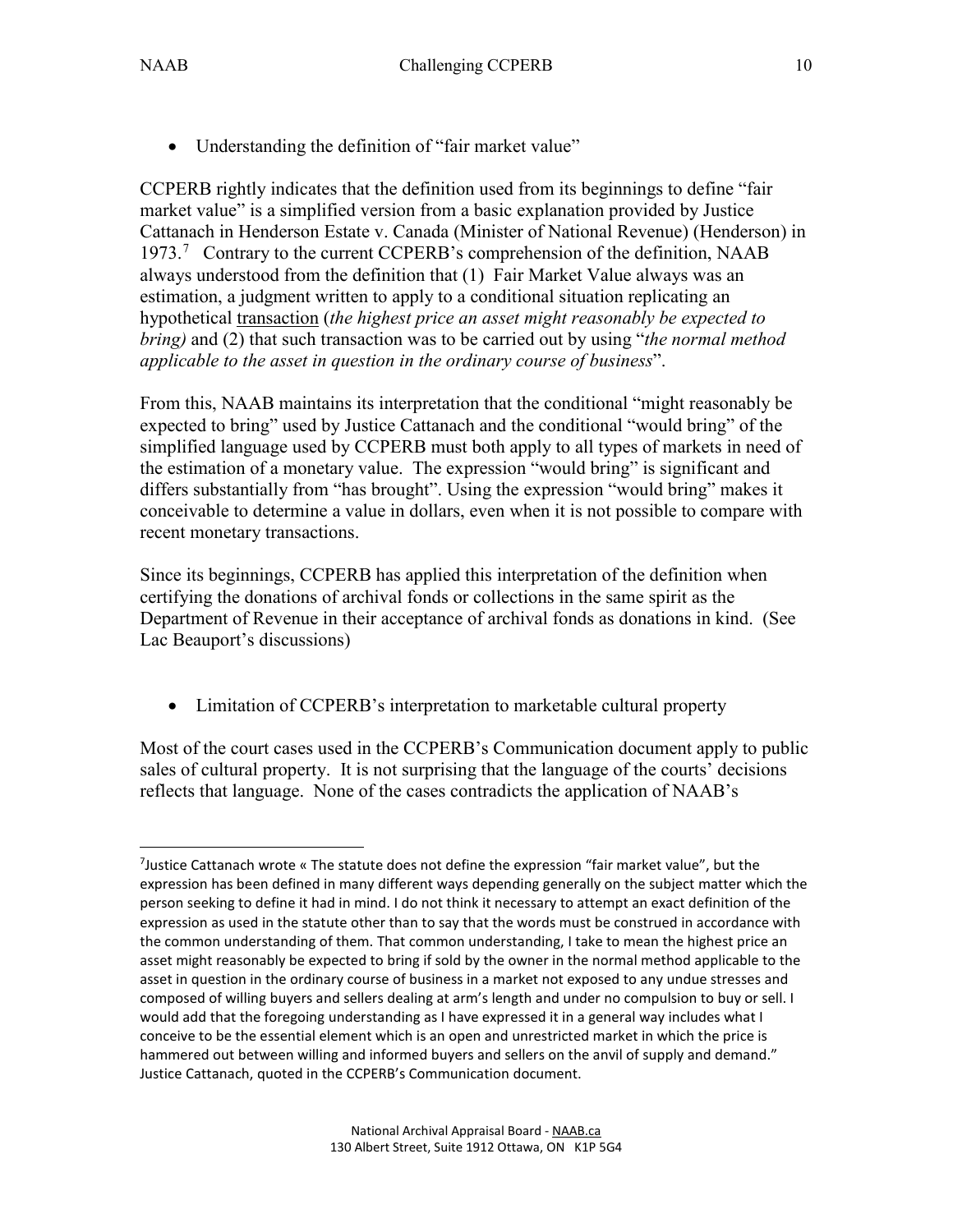$\overline{a}$ 

interpretation of the definition of "Fair Market Value" to a gift in kind rarely offered on the open commercial market.<sup>[8](#page-10-0)</sup>

In proposing the definition of "Fair Market Value" in 1973, Justice Cattanach certainly meant to adapt the appraisal to various types of objects covered by using the conditional and the phrase "in the normal method applicable to the asset in question in the ordinary course of business..." when stating

*…."That common understanding [of the expression "fair market value"] I take to mean the highest price an asset might reasonably be expected to bring if sold by the owner in the normal method applicable to the asset in question in the ordinary course of business in a market not exposed to any undue stresses and composed of willing buyers and sellers dealing at arm's length and under no compulsion to buy or sell."*

The phrase "*in the ordinary course of business in a market not exposed to any undue stresses and composed of willing buyers and sellers dealing at arm's length and under no compulsion to buy or sell"* is certainly not meant to restrict the market to the commercial marketplaces, but also include all other relevant markets, meant as "the section of the population who buy or consume (goods and services), and so influence price, supply and demand." For the past 40 years, the predecessors of the current CCPERB certainly took note of and accepted that *the market for "archival fonds"* was not, for the most part, an open public commercial market, but mainly an institutional market.

• Examination as a part of the appraisal methodology

CCPERB's comments, about the Nash case, confirms the view always maintained by NAAB that "*In doing so, the court explained that, typically, the determination of fair market value of certain property depends at least in part on evidence of comparable transactions involving the same or similar property. However, it added that to give effect to the Henderson definition, it is necessary to ensure that the suggested comparisons are sound."* (*Communication* doc. p.7)

The "Henderson" definition of fair market value is further described as "a two-step approach<sup>[9](#page-10-1)</sup> in applying the definition of fair market value. The first step is to accurately identify the asset whose fair market value is to be ascertained. The second step is to determine the market in which the asset is normally sold in the ordinary course of business. NAAB's practice has always been founded on the examination of the donated material and accurately identifying it, understanding it and determining the various

<span id="page-10-1"></span><span id="page-10-0"></span><sup>&</sup>lt;sup>8</sup> The only exception deals with the prototype of a flying machine. See the Aikman v. Canada (Aikman) case on page 12 of the Communication document and on page 9 of this document.  $9$  See CCPERB's Communication document, p.7.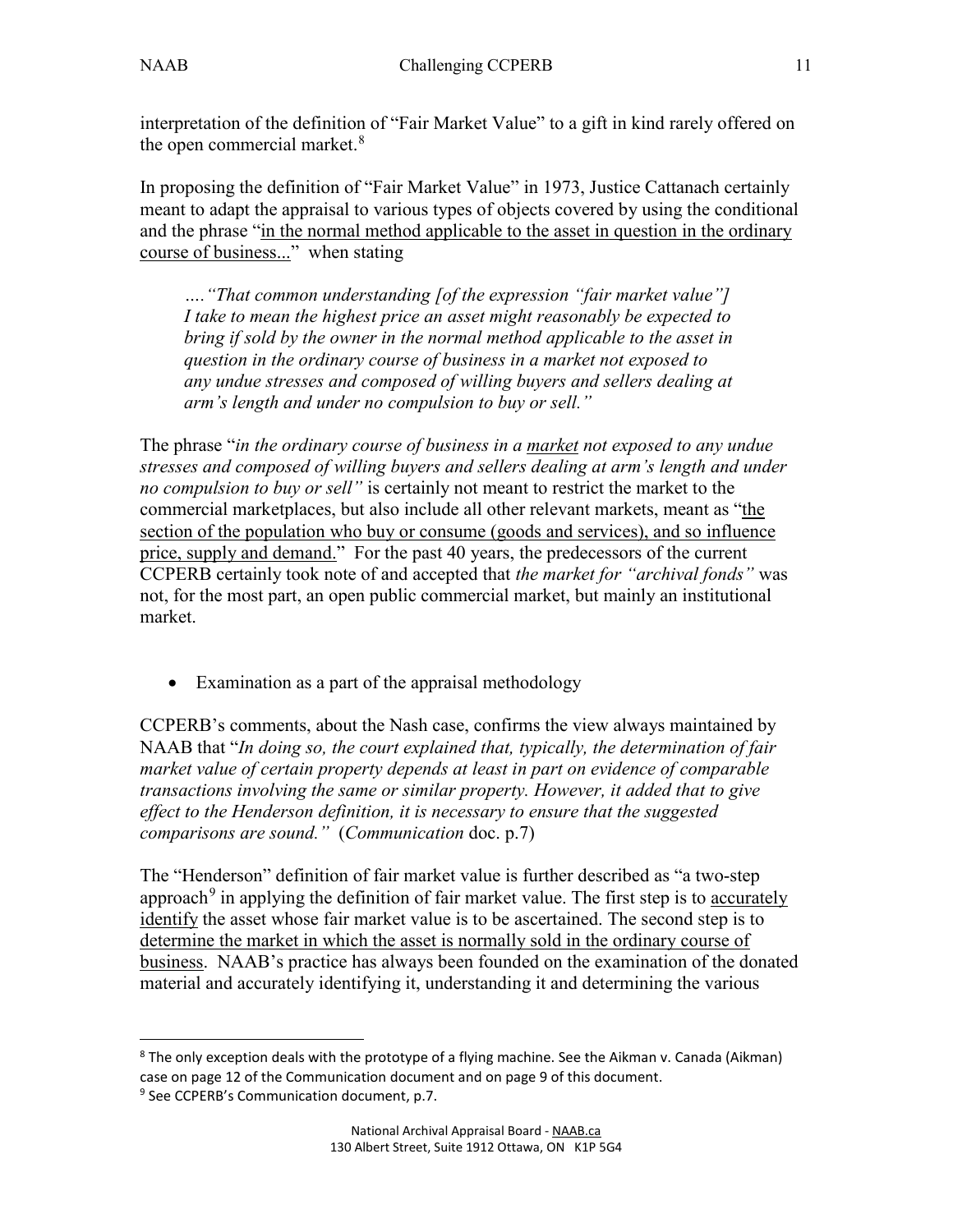$\overline{a}$ 

markets in which some types of records of the archival fonds could be sold if examples of sales of similar records can be found.

The Aikman v. Canada (Aikman) decision, cited by CCPERB, pertained to the cost (US\$3,075,000) to manufacture a prototype of a Cyclo-Crane for which CCPERB defended its decision to use the evaluation (US\$200,000) proposed by an expert (an amount suggested by an officer of one of the forestry companies which had participated in the early funding of the prototype project). Although the cost method was always proposed by CCPERB as one of the two options upon which an appraisal could be based, the appeal court agreed with CCPERB in this instance, that the use of the costs of manufacturing the object was not a reasonable measure of its fair market value. While this case does not concern archival fonds or records, NAAB would entirely agree with the CCPERB decision because the creation or the manufacture of a cultural object rarely provides any indication of monetary value. The cost method was always used for certain types of records using costs more in line with the objectives of the heritage institution responsible for preserving the records and making them available for exhibition and for research. As CCPERB's previous *Guide* explained:

The cost approach compares the item being appraised with the cost to acquire, by purchase or production (e.g. by commission), a substitute that is comparable in all respects, in the market and fashion in which it would customarily be acquired.<sup>[10](#page-11-0)</sup>

NAAB panels would typically use that approach for audiovisual or photographic fonds, as a basic reference value, in establishing a fair market value in conjunction with reasonable costs incurred by an acquiring institution to ensure the production of longlasting archival quality copies of the material, to fulfill the preservation mandate of the institution.

Nevertheless, the fact remains that, in the Nash case, CCPERB has agreed to use the conclusions of an expert, rather than sales precedents, to provide an acceptable appraisal of a property when, presumably, no sales comparisons existed for the built artefact.

*Research values and historical values need to be recognized in determining fair market value – archival fonds support the output of Masters theses and doctoral dissertations; creation of secondary sources and creative works; film and television productions; and research and development in all fields of enquiry – these endeavours all have a positive economic impact and can be quantified in monetary terms.*

<span id="page-11-0"></span><sup>&</sup>lt;sup>10</sup> Canadian Cultural Property Export Review Board. Application Guide and Supplementary Information. September 2010. p.45 ; see also the discussion on page 9 of this text.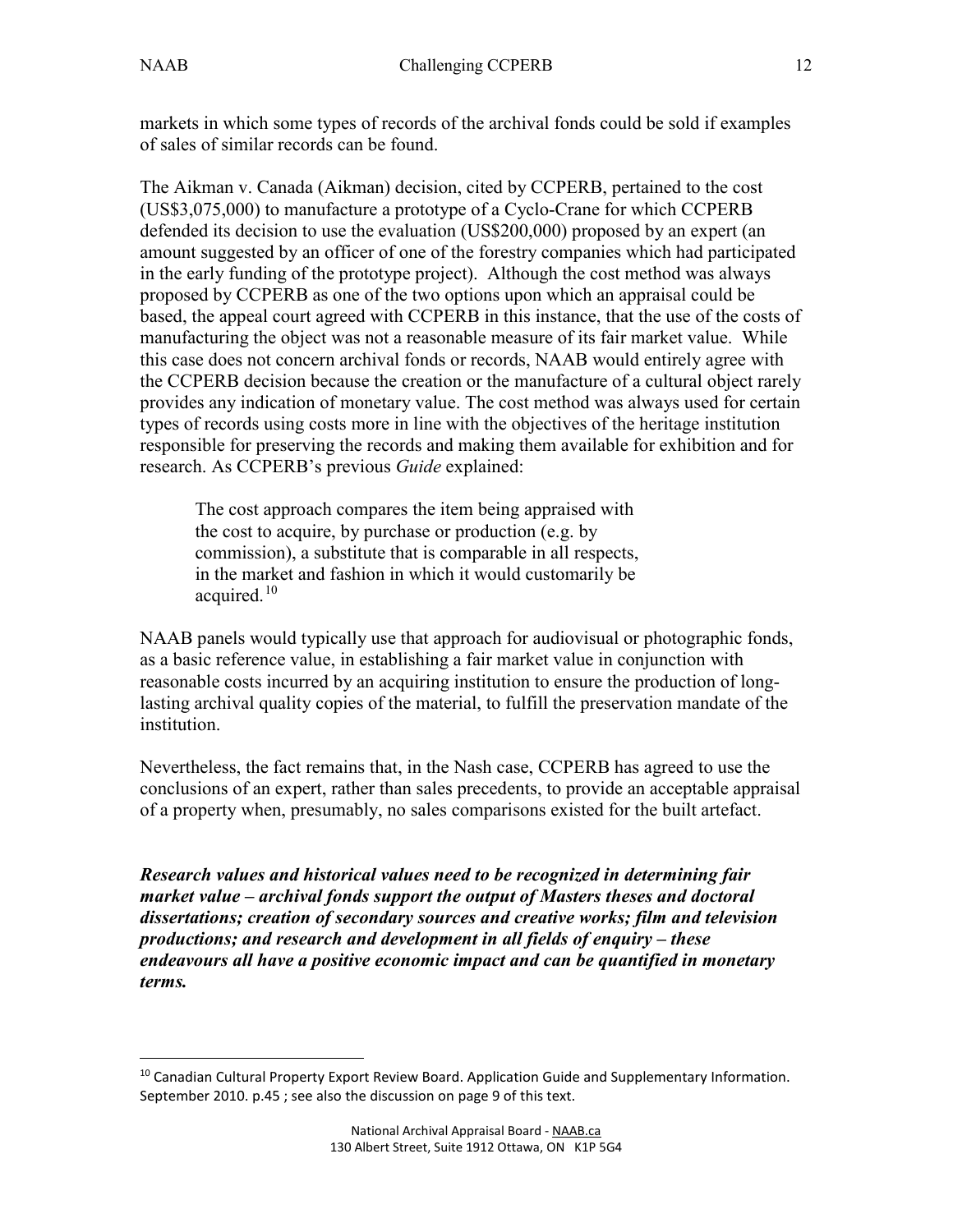NAAB agrees with CCPERB that "the fact that cultural property may be of outstanding significance due to its unique historical or research value is not evidence of market value." It also agrees that "A determination of fair market value must reference market evidence", if market is interpreted as the real institutional market for archival fonds, not necessarily the commercial market, as CCPERB seems to imply when requiring "data required to determine the object's fair market value." The fact that a cultural property has been acquired, through a donation agreement, by a designated institution means that this institution has agreed that it possesses enough value and merits to warrant all the costs incurred to be preserved on a long-term basis and made available for research. Therefore, in determining fair market value, CCPERB must consider the specific mandate and expertise of the acquiring designated institutions.

None of the cases, except one, cited in the jurisprudence brought forward in CCPERB's Communication involve instances of unique objects with no sales precedents like archival fonds<sup>[11](#page-12-0)</sup>. In the justifications for narrowing their interpretation of the definition of Fair Market Value to previous sales of comparable objects, CCPERB does not reference the appraisal of unique archival fonds not previously offered in a commercial market, as done in the past by CCPERB. Can we assume that no court cases have challenged the larger interpretation of the definition of Fair Market Value, as the legislation and the then Department of National Revenue intended in 1977, before the Act came into effect?

Requiring the existence of an active market as a basic component of an appraisal methodology may satisfy the appraisal of cultural objects for which such a public market exists but, for various realistic reasons, it falls short of making possible the determination of a fair value for types of cultural property that are not usually traded publicly. By requiring a public "market value" for the determination of "Fair Market Value", CCPERB unnecessarily creates an impossibility to determine the value of an object never commercially traded before and contradicts the Board's intention to discharge a duty of fairness. NAAB has effectively operated in the best interest of the Canadian society over the past 40 years, with a generally accepted understanding that the emphasis in the interpretation of the meaning of "Fair Market Value" must be put on the word "fair", with synonyms like "just", "reasonable", "adequate" and reflecting the need to "estimate", "judge", "evaluate" rather than "replicate" or "invent" public monetary markets that typically exists for other types of cultural property in Canada or anywhere in the world.

In the phrase "a willing buyer and a willing seller" in the definition of "Fair Market Value", the "willing buyer" agreeing to the transaction of an archival fonds is usually a designated archival or heritage institution with a mission to acquire, preserve and make available significant archival records for a variety of research interests. The mandate of these institutions does not pertain to any kind of old records found at garage sales or on collectors' market, like autographs, photography, etc., but exclusively concerns

<span id="page-12-0"></span> $\overline{a}$  $11$  In the Nash case, it obtained a favourable judgment based on the appraisal of an expert for the production of a prototype, without references to sales comparison.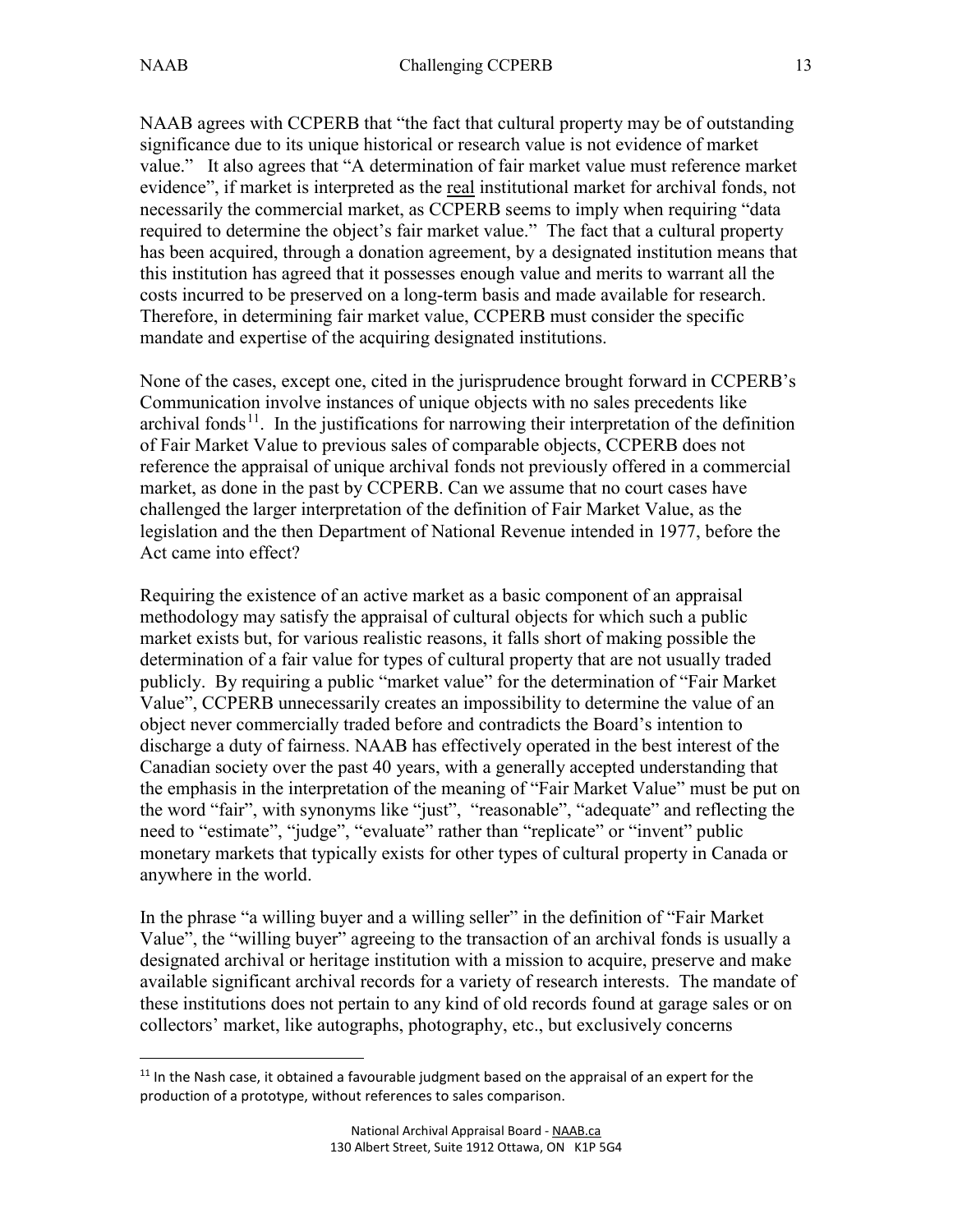meaningful ensembles of records, which meet strict criteria with the objectives of preserving Canada's memory of our past, not the fluctuations of collectors' market.

These records are only acquired after a judicious archival procedure, concluded by the return of the non-archival material to the donor. The recipient institution accepts ownership and commits to incurring an enduring professional, and often legal duty, of stewardship: to the creator/donor of the fonds and to future generations. Once acquired, these archival fonds remain in the acquiring institution; they are not the object of any further exchanges or transactions with individuals or other institutions.

This is why appraising the Fair Market Value of archival records conforms to a two-step process, similar to the one articulated by the Federal Court of Appeal and cited in the lower courts' summary of the Henderson definition of fair market value.<sup>[12](#page-13-0)</sup> Therefore, a Fair Market Value is determined for a donation in the same manner that "a willing buyer and a willing seller" would present during their arguments in justifying their offer, "in the normal method in the ordinary course of business": the "willing buyer" would always acknowledge the qualities of a unique object (archival fonds) by the characteristics that attract its interest (significance, uniqueness, research potential, originality, integrity, rarity, etc.) and "the willing seller" would always ensure that the object possesses as many of the qualities that meet the mandate of the acquiring institution. This understanding of "Fair Market Value" allows for the assignment of "value in dollars" to all the components of significant archival fonds, including their digital records, whether they are subject to speculative markets or not.

# *It is not clear why CCPERB will not accept previous appraisals or previous CCPERB determinations as components of a potential methodology*

It is difficult to understand why a Board, with the status of a quasi-tribunal in Canada, systematically refuses to consider value precedents or previous appraisals in carrying out its duties in a State governed by the rule of law inspired by the British tradition.

• The precedents

NAAB appreciates the due diligence required of CCPERB for the verification of appraisal of archival fonds, that for the most part are complex groupings of records without public sales comparatives of similar groupings of original records. If it were possible, including references to sales comparisons from an active commercial market for similar objects in all cases, would also be preferred by NAAB. However, NAAB would not have been created if that had been possible, because individual experts could have done that work by referencing data banks of current sales, as is often the case with donations comprising only single items such as works of arts, photographs, books, single manuscripts, artefacts, etc.

<span id="page-13-0"></span> $\overline{a}$ <sup>12</sup> See below, p.9.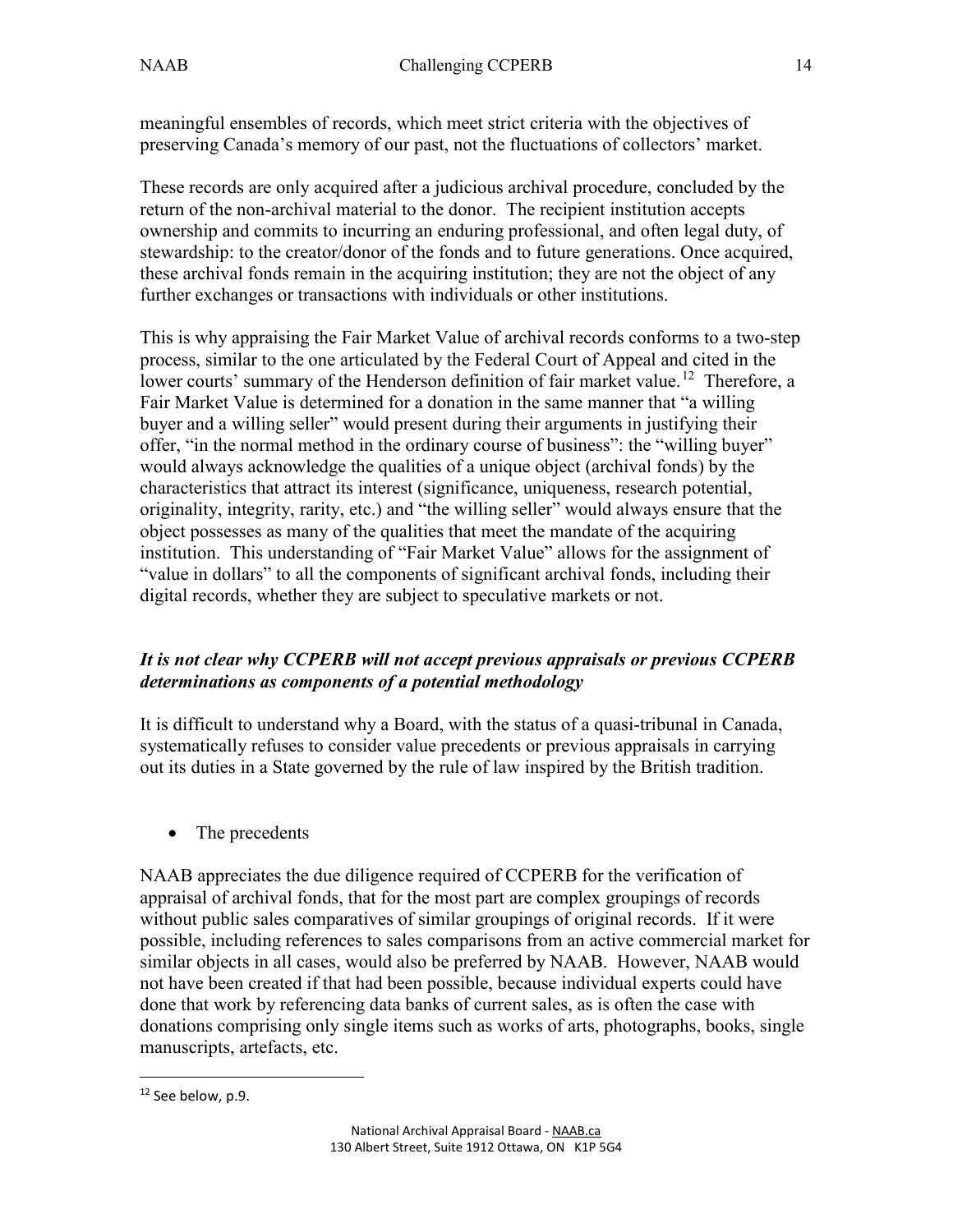NAAB also understands the difficulties of reviewing the appraisal of archival records on the basis of extensive descriptions, with only 20 images of documents required for the application. The diversity of records found in any typical archival fonds can hardly be represented within these limits, which inadequately reflect the whole of the fonds, and cannot facilitate an adequate examination to support a monetary appraisal.

NAAB's panels always examine a large and diverse representation of the archival fonds, as required to gain sufficient knowledge of the entire contents, in the same manner a potential "willing buyer" would do. NAAB's panels usually employ the comparative appraisals' method only when no appropriate sales comparisons are possible, or as a complement to other approaches to determine or verify values for groupings of records for which no sales or cost comparison are available. NAAB panels always try to capture the main archival values of interest to the acquiring institution (significance, research potential, coverage, and uniqueness, etc) and the panel determines its expression in dollars only after assessing the relevant characteristics. During this assessment, a NAAB panel will establish determine a price that the acquiring institution would be expected to agree to, if paying cash for the purchase of an archival fonds, as prescribed by the very definition proposed by CCPERB.

For this method to work, a number of conditions must be accepted by CCPERB and NAAB. First, are the nature and characteristics of the archival fonds, as the object of appraisal, as indicated in the legislation.<sup>[13](#page-14-0)</sup> The size, the nature and significance of the contents, as well as the management of access and preservation requirements, make exact comparisons a very complex exercise, thus explaining the reluctance of collectors to acquire them and to leave them to archival institutions.

• A long term market

In questioning the use of previous monetary appraisals, or previous CCPERB determinations as components of a potential methodology, CCPERB argues that "Market conditions also change over time."<sup>14</sup> However, NAAB cautions that the monetary value of archival records is not subject to the short-term fluctuations of a very active market, like that of works of art and some other types of artefacts. Archival fonds are acquired by archival institutions as a cultural investment and responsibility, not as an asset to be resold for income. In this spirit, comparisons with previous appraisals are perfectly justified and, contrary to CCPERB's presumption [or interpretation], contribute to the fairness of the appraisals, over time and across the various regions of the country.

 $\overline{a}$ 

<span id="page-14-0"></span> $13$  The definition and nature of "archival fonds" is discussed on page 6-7.

<span id="page-14-1"></span><sup>14</sup> CCPERB's *Communication* document, p.9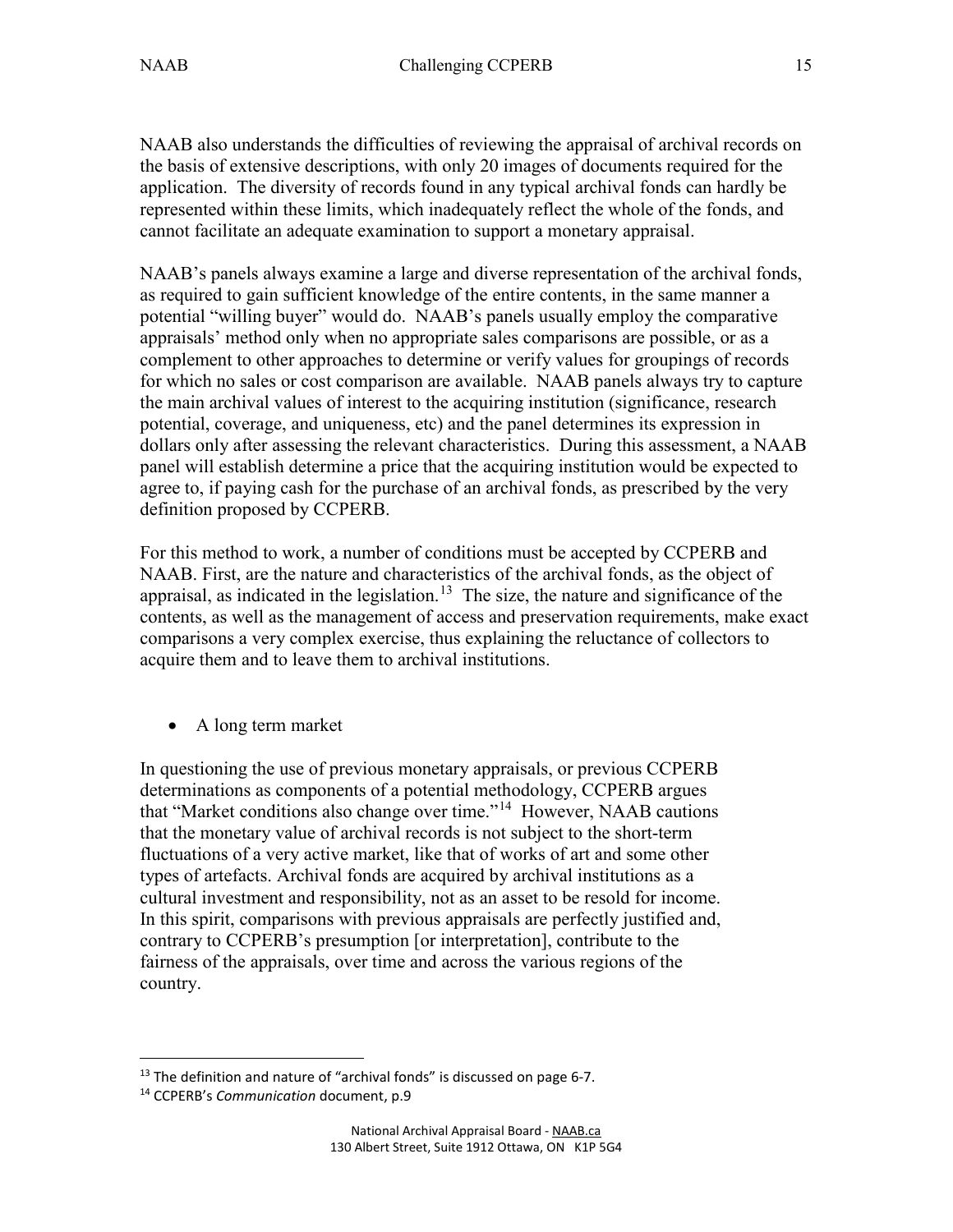• The duty to determine a value

The law requires CCPERB to determine a value for the donations it certifies as cultural property. But, after recognizing an archival fonds as having outstanding significance, (therefore acknowledging its intrinsic quality), it responds to institutions that, without previous sales comparisons, it cannot accept the appraised monetary value -- because it requires sales comparisons, as though all cultural properties were to be dealt with as marketable commodities. This approach implies that CCPERB's duties are limited to establishing monetary value only for cultural property destined for sales on monetary markets.<sup>[15](#page-15-0)</sup>

Following the same distorted justification, CCPERB also argues that appraisals relying on prior appraisals are not acceptable because "these appraisals typically do not take into account whether the amounts estimated in the prior appraisals were, in fact, the amounts ultimately determined by CCPERB as Fair Market Value." (p.9) It is obvious that CCPERB uses a logic that may work well for single object appraisals, but that CCPERB and NAAB need to better communicate to eventually reach an understanding of the complexities in determining Fair Market Value for large and diverse archival fonds.

• CCPERB's prior decisions

CCPERB alleges that its reluctance to accept references to previous appraisals, or previous CCPERB determinations as components of a potential methodology, is rationalized by stating that "Doing so is prohibited under the Income Tax Act."

All government organizations mandated to make decisions involving confidential information find ways and policies to provide controlled access to such information by their staff, in the context of their mandate. CCPERB states that "by law CCPERB cannot use the protected information of one taxpayer in providing its reasons for a decision in an application concerning cultural property of another taxpayer."<sup>[16](#page-15-1)</sup>

No one is suggesting that the members of CCPERB have access to the income tax information of citizens to fulfill their duty. However, CCPERB members should have full access to the records of their own organization to assist them in the decision-making process which indirectly benefit donors. It is reasonable to assume that CCPERB would have an information system allowing its members to refer to their previous decisions.

<span id="page-15-0"></span> $\overline{a}$  $15$  See initial NAAB brief.<br> $16$  Ibidem

<span id="page-15-1"></span>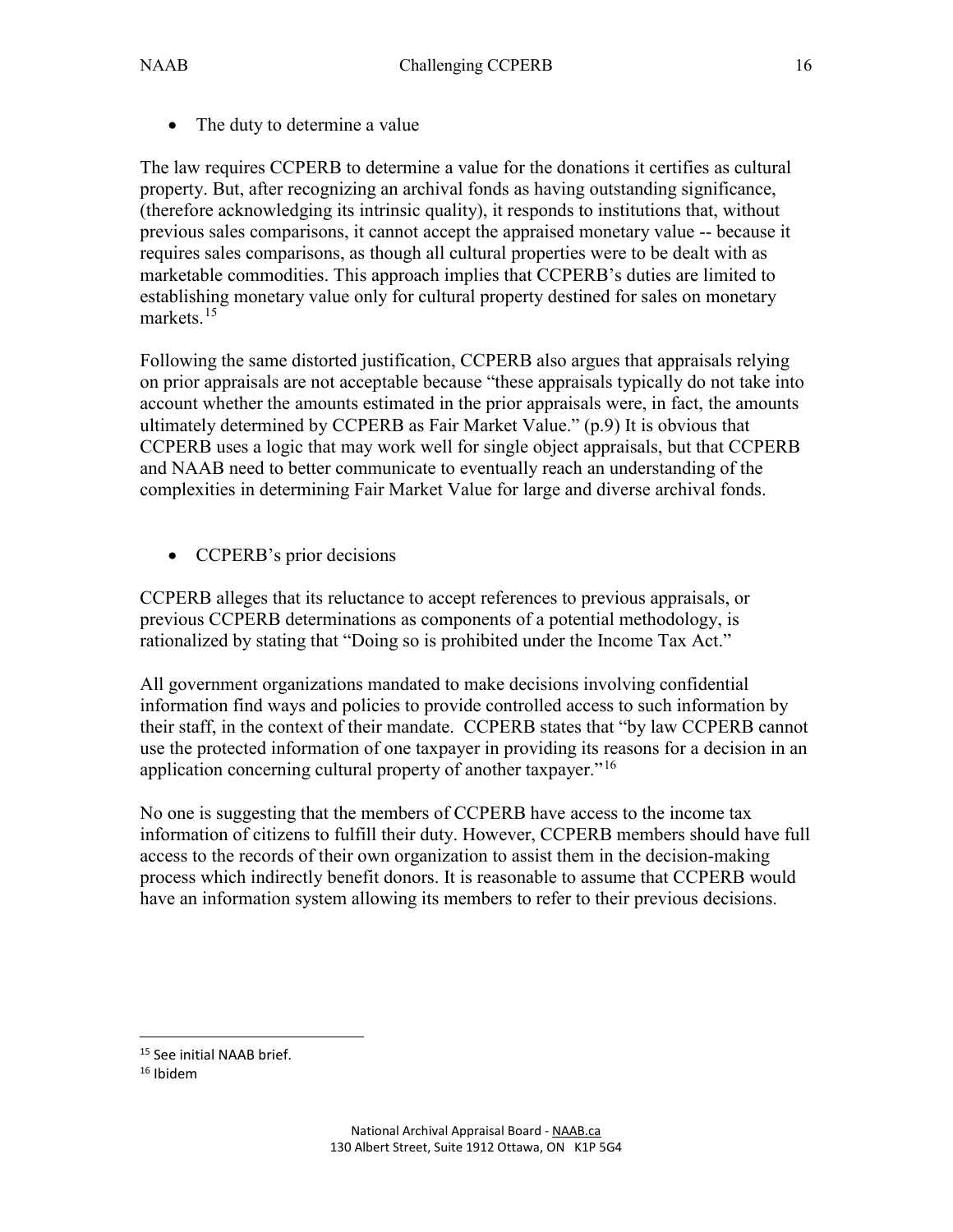It is difficult to believe, as its document claims<sup>17</sup>, that the members of CCPERB are committing an offence, under section 241 of the Income Tax Act, by fulfilling their duty, assuming they and their secretariat staff have the adequate security clearances.

CCPERB also infers that "It is also common practice for appraisers to include a statement in their appraisal report indicating that it is not intended for use by others and should not be relied upon or used by any third party unrelated to the immediate purpose of the appraisal.<sup>18</sup> Why should that statement be a restriction to the use of precedents, when the statement is made in the context of appraisers citing precedents to help CCPERB's work in pointing to previous appraisals? It is difficult to understand why CCPERB considers the statement of confidentiality within NAAB's reports as a restriction, since the same reports specifically include a statement that the report is produced for CCPERB.

*Appraisers carry out searches of sales data from various dealers and auction houses if applicable and available, but typically there are few or no established open public markets for certain archival materials because of the lack of interest by the collectors' market, daunted by the size of whole archival fonds.*

CCPERB argues that "in the absence of legislative amendments, CCPERB must apply the existing language of the Act and the definition of Fair Market Value as established at law, and it must do so equally for all applicants, regardless of the specific type of cultural property identified." <sup>[19](#page-16-2)</sup>

The point was made earlier that Justice Cattanach's explanation of Fair Market Value included the phrase "in the normal method applicable to the asset in question in the ordinary course of business." **[20](#page-16-3)** As indicated previously, CCPERB uses a narrow definition of Fair Market Value that is contrary to the intention of the original lawmakers. <sup>21</sup> Once that misunderstanding is removed, there is no need to change the law.

At the time the legislation was adopted, archival institutions with an acquisitions budget were not able to buy everything that was offered and widely used the provisions of the act to convince would-be donors to consider making their donation.

<span id="page-16-0"></span> $\overline{a}$  $17$  « As such, the information provided by applicants in the context of certification, including the supporting appraisals, is "taxpayer information" as defined in section 241. Subsection 239(2.2) of the *Income Tax Act* provides that it is an offence to contravene section 241 and provides for sanctions for contravention of that section. CCPERB's Communication document, p.10.

<span id="page-16-2"></span><span id="page-16-1"></span><sup>18</sup> Ibidem.

 $19$  Ibid, p.11.

<span id="page-16-3"></span> $20$  See above, p.8

<span id="page-16-4"></span> $21$  Ibidem.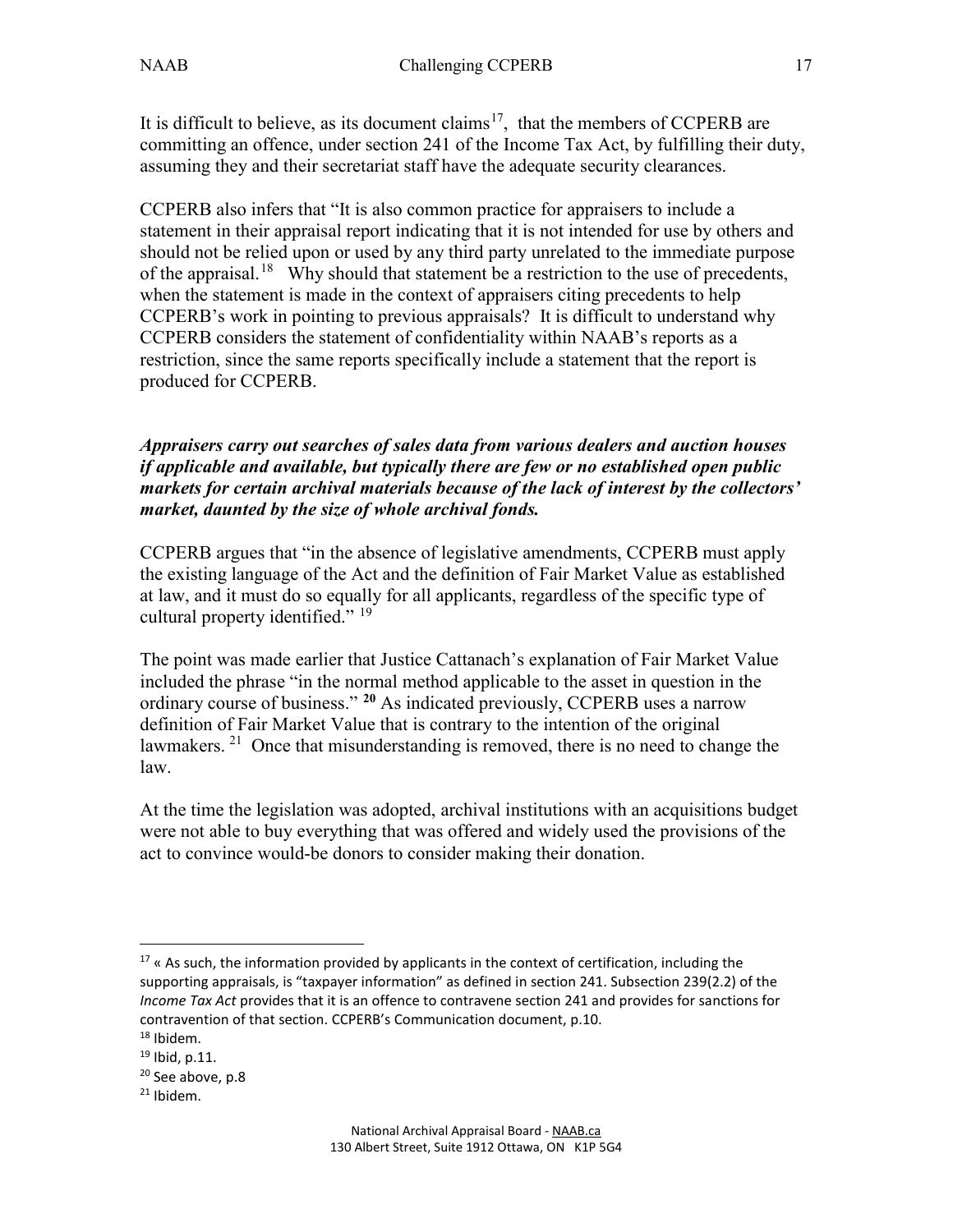## *Suggesting that the cost method should only be used in "exceptional" cases will negatively affect the appraisal of many types of archival records, such as photographs, film and moving images.*

The cost method has been used widely by NAAB appraisers because it was recommended by CCPERB's former Guide as an acceptable basis of appraisal for documents for which "a substitute that is comparable in all respects, in the market and fashion in which it would customarily be acquired." NAAB agrees with the CCPERB comment that the Fair Market Value of "photographs, film, and moving images" is not necessarily reflected by the cost of reproduction. However, reproduction costs must be understood as a component of the cost of preservation; it is used only as a basis to help determine the value of the donation; after analysis of the contents and significance of the records, the basic value of reproduction is often multiplied or divided to match the expectation of fair value that an archival institution would attribute to it, in order to secure its acquisition.

NAAB agrees with the ruling of the Tax Court of Canada in Aikman quoted in CCPERB's Communication because it refers to an object that is a prototype, and therefore a replica. It may be an object of historical interest for inclusion as context in a museum, but certainly does not constitute an authentic historic document like those found in an archival fonds.

NAAB does not argue that the cost of reproduction was the equivalent of its Fair Market Value, but, as CCPERB argued in their earlier Guide, it could be used as a reference to estimate the price an institution would agree to pay to ensure its preservation.

## *In the past archival applications have constituted 20% to 25% of all applications submitted to CCPERB*

This percentage was quoted informally by CCPERB, when asked by NAAB. We are grateful for the analysis of the proportion of applications submitted during the past two years. However, we are aware also that some archival institutions have decided to no longer submit applications to CCPERB in recent years because of the difficulties in having them approved. This may well account for the fewer number of applications. Simply put, the process has become too complicated and has discouraged institutions from investing the time and resources required to submit an application.

## *The guide makes no reference to digital records and yet more and more traditional paper based records are being augmented, if not replaced, by born-digital records across all media.*

The meeting with representatives from NAAB, intended for the end of March 2020, was cancelled due to the COVID-19 pandemic. A first meeting between CCPERB and representatives of NAAB's electronic records committee was held virtually on 23